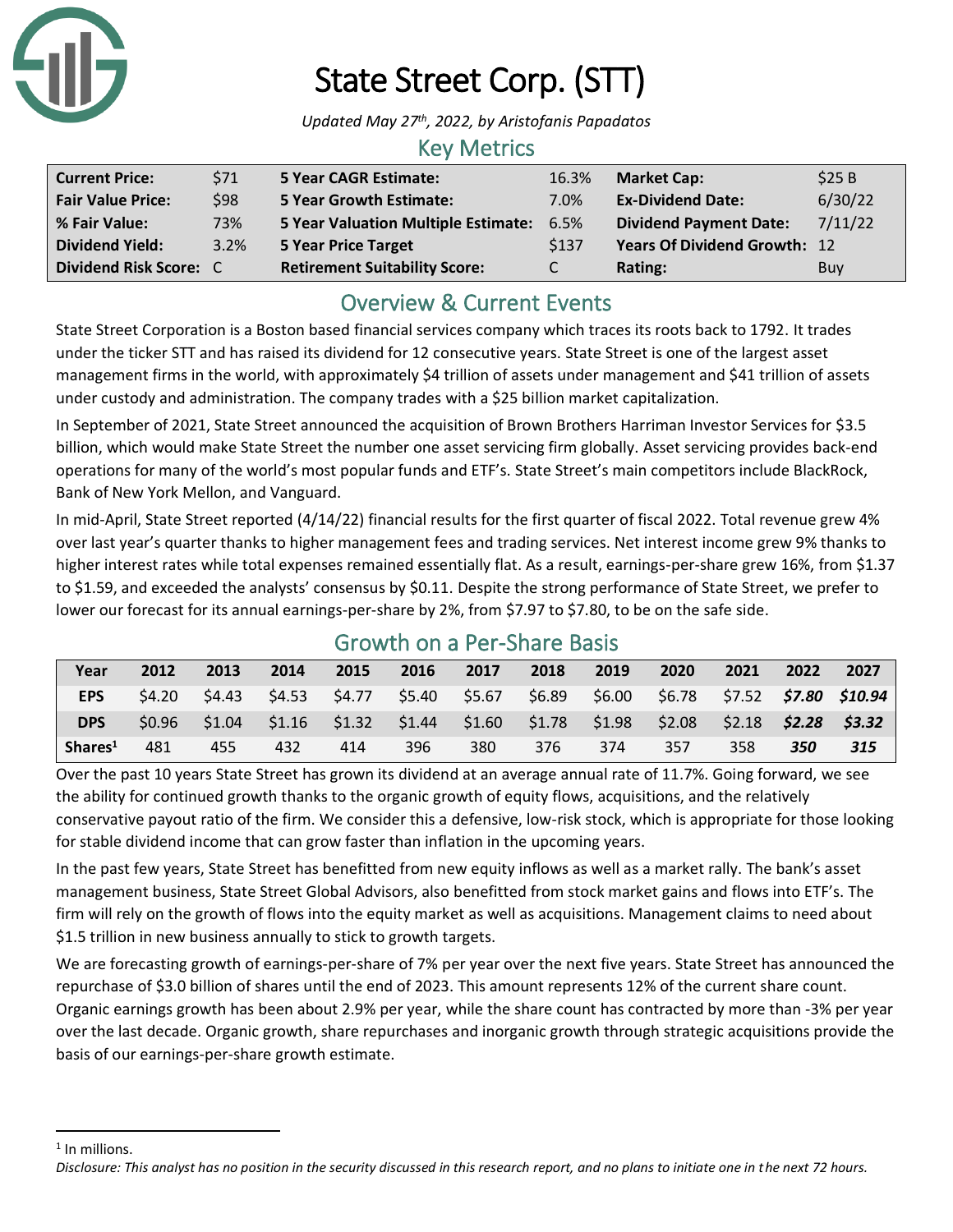

## State Street Corp. (STT)

*Updated May 27th , 2022, by Aristofanis Papadatos*

#### Valuation Analysis

| Year                                                                | 2012 | 2013 | 2014 | 2015 | 2016 2017 | 2018 | 2019                | $\sim$ 2020 $\sim$ | 2021 | 2022         | 2027 |
|---------------------------------------------------------------------|------|------|------|------|-----------|------|---------------------|--------------------|------|--------------|------|
| Avg. P/E 10.3 14.0 15.4 16.6 12.9 14.7 14.1 11.2 10.4 11.3 9.1 12.5 |      |      |      |      |           |      |                     |                    |      |              |      |
| Avg. Yld. 2.2% 1.6% 1.6% 1.8% 2.2%                                  |      |      |      |      | 1.8%      |      | 2.0% 3.1% 3.2% 2.6% |                    |      | $3.2\%$ 2.4% |      |

State Street is currently trading at a 10-year low price-to-earnings ratio of 9.1, which is much lower than its 10-year average of 13.1. The cheap valuation has resulted from the surge of inflation to a 40-year high and fears of an upcoming recession. We view these headwinds as temporary and assume a fair price-to-earnings ratio of 12.5 for this stock. If the stock trades at its fair valuation level in five years, it will enjoy a 6.5% annualized valuation tailwind.

## Safety, Quality, Competitive Advantage, & Recession Resiliency

| Year   | 2012 | $\sim$ 2013 |     |     |        | 2014 2015 2016 2017 2018 2019 2020 2021 2022 2027 |  |     |     |     |
|--------|------|-------------|-----|-----|--------|---------------------------------------------------|--|-----|-----|-----|
| Payout | 23%  | 23%         | 26% | 28% | $27\%$ | 28% 26% 33% 31%                                   |  | 29% | 29% | 30% |

State Street has a conservative payout ratio with stable earnings and a solid track record. It is one of the market leaders in its industry of asset management and asset servicing. It also benefits from its economies of scale, which pose a formidable barrier to new entrants. However, competition with names like Vanguard, BlackRock, and Bank of New York Mellon, all of which are lowering fees to attract investor funds, limits the growth potential within this space. A recessionary environment may lower profits but would not necessarily endanger the dividend or the firm.

## Final Thoughts & Recommendation

The stock of State Street has shed -25% this year, in tandem with the broad stock market, due to fears that the aggressive interest rate hikes of the Fed in response to 40-year high inflation will cause a recession. We view these headwinds as temporary and view the stock as exceptionally attractive from a long-term point of view. State Street could offer a 16.3% average annual return over the next five years thanks to 7% earnings-per-share growth, a 3.2% starting dividend yield and the potential for a 6.5% annualized valuation tailwind. The stock earns a buy rating.



## Total Return Breakdown by Year

[Click here to rate and review this research report. Your feedback is important to us.](https://suredividend.typeform.com/to/S0SIkB)

*Disclosure: This analyst has no position in the security discussed in this research report, and no plans to initiate one in the next 72 hours.*